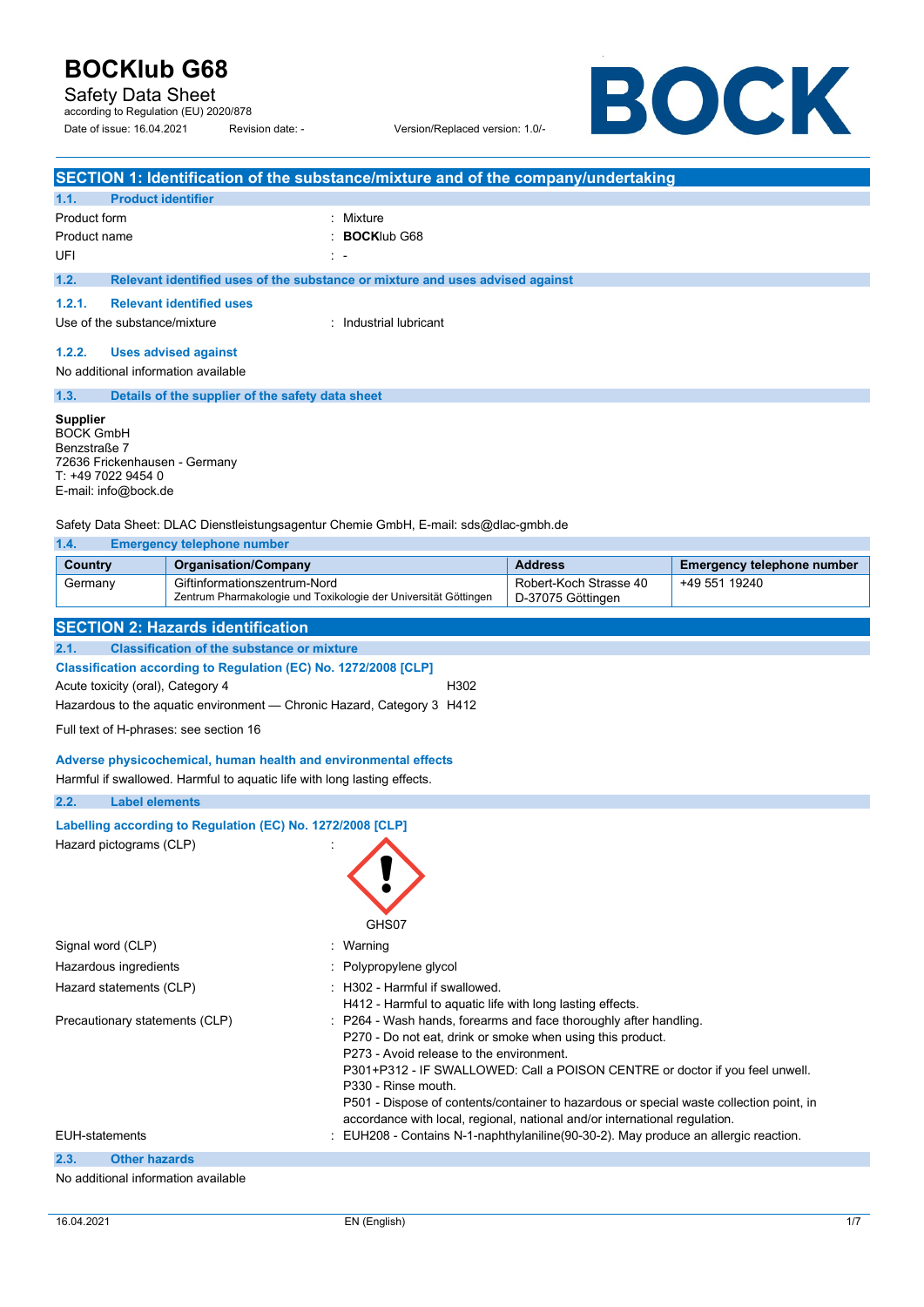### Safety Data Sheet according to Regulation (EU) 2020/878

#### **SECTION 3: Composition/information on ingredients**

#### **3.1. Substances**

Not applicable

|  | <b>Mixtures</b> |  |
|--|-----------------|--|
|  |                 |  |

| <b>Name</b>          | <b>Product identifier</b>                                                   | $\%$         | <b>Classification according to Regulation</b><br>(EC) No. 1272/2008 [CLP]                                               |
|----------------------|-----------------------------------------------------------------------------|--------------|-------------------------------------------------------------------------------------------------------------------------|
| Polypropylene glycol | (EC-No.) 952-696-9                                                          | $50 - 100$   | Acute Tox. 4 (Oral), H302                                                                                               |
| N-1-naphthylaniline  | (CAS-No.) 90-30-2<br>(EC-No.) 201-983-0<br>(REACH-no) 01-2119488704-27-xxxx | $0.25 - 5.1$ | Acute Tox. 4 (Oral), H302<br>Skin Sens, 1B, H317<br>STOT RE 2. H373<br>Aquatic Acute 1, H400<br>Aquatic Chronic 1, H410 |

Full text of H-phrases: see section 16

| <b>SECTION 4: First aid measures</b>                                               |                                                                                                                                                                                                                                                                  |
|------------------------------------------------------------------------------------|------------------------------------------------------------------------------------------------------------------------------------------------------------------------------------------------------------------------------------------------------------------|
| <b>Description of first aid measures</b><br>4.1.                                   |                                                                                                                                                                                                                                                                  |
| First-aid measures general                                                         | Get medical advice/attention if you feel unwell. If possible show him this sheet. Failing this, show<br>him the packaging or label. Never give anything by mouth to an unconscious person. Place the<br>affected person in the recovery position.                |
| First-aid measures after inhalation                                                | Move the affected person away from the contaminated area and into the fresh air. Make the<br>affected person rest and keep at warm.                                                                                                                              |
| First-aid measures after skin contact                                              | Remove affected clothing and wash all exposed skin area with mild soap and water, followed by<br>warm water rinse.                                                                                                                                               |
| First-aid measures after eye contact                                               | Rinse cautiously with water for several minutes. Remove contact lenses, if present and easy to<br>do. Continue rinsing.                                                                                                                                          |
| First-aid measures after ingestion                                                 | Rinse mouth. Drink plenty of water as a precaution. Call a POISON CENTRE or doctor if you feel<br>unwell.                                                                                                                                                        |
| 4.2.<br>Most important symptoms and effects, both acute and delayed                |                                                                                                                                                                                                                                                                  |
| Symptoms/effects after skin contact<br>Symptoms/effects after ingestion            | : May cause an allergic skin reaction.<br>: Harmful if swallowed.                                                                                                                                                                                                |
| 4.3.<br>Indication of any immediate medical attention and special treatment needed |                                                                                                                                                                                                                                                                  |
| Treat symptomatically.                                                             |                                                                                                                                                                                                                                                                  |
| <b>SECTION 5: Firefighting measures</b>                                            |                                                                                                                                                                                                                                                                  |
| 5.1.<br><b>Extinguishing media</b>                                                 |                                                                                                                                                                                                                                                                  |
| Suitable extinguishing media                                                       | : Carbon dioxide. Dry extinguishing powder. Water spray. For a significant fire: Alcohol resistant<br>foam.                                                                                                                                                      |
| Unsuitable extinguishing media                                                     | Do not use a heavy water stream.                                                                                                                                                                                                                                 |
| 5.2.<br>Special hazards arising from the substance or mixture                      |                                                                                                                                                                                                                                                                  |
| Hazardous decomposition products in case of<br>fire                                | : Toxic fumes may be released. Carbon dioxide. Carbon monoxide. Nitrogen oxides.                                                                                                                                                                                 |
| 5.3.<br><b>Advice for firefighters</b>                                             |                                                                                                                                                                                                                                                                  |
| Firefighting instructions                                                          | : Use water spray or fog for cooling exposed containers. Prevent fire-fighting water from entering<br>environment.                                                                                                                                               |
| Protection during firefighting                                                     | : Use a self-contained breathing apparatus and also a protective suit.                                                                                                                                                                                           |
| <b>SECTION 6: Accidental release measures</b>                                      |                                                                                                                                                                                                                                                                  |
| 6.1.<br>Personal precautions, protective equipment and emergency procedures        |                                                                                                                                                                                                                                                                  |
| General measures                                                                   | : Ventilate spillage area. Avoid contact with skin and eyes. Do not breathe vapour/aerosol.                                                                                                                                                                      |
| 6.1.1.<br>For non-emergency personnel                                              |                                                                                                                                                                                                                                                                  |
| Emergency procedures                                                               | Evacuate unnecessary personnel.                                                                                                                                                                                                                                  |
| 6.1.2.<br>For emergency responders                                                 |                                                                                                                                                                                                                                                                  |
| Protective equipment                                                               | : Wear suitable protective clothing. Self-contained breathing apparatus. For further information<br>refer to section 8: "Exposure controls/personal protection".                                                                                                 |
| <b>Environmental precautions</b><br>6.2.                                           |                                                                                                                                                                                                                                                                  |
| Prevent entry to sewers and public waters.                                         |                                                                                                                                                                                                                                                                  |
| 6.3.<br>Methods and material for containment and cleaning up                       |                                                                                                                                                                                                                                                                  |
| Methods for cleaning up                                                            | Wipe up with absorbent material (for example cloth). Soak up spills with inert solids, such as clay<br>or diatomaceous earth as soon as possible. Keep in suitable, closed containers for disposal.<br>Dispose of in accordance with relevant local regulations. |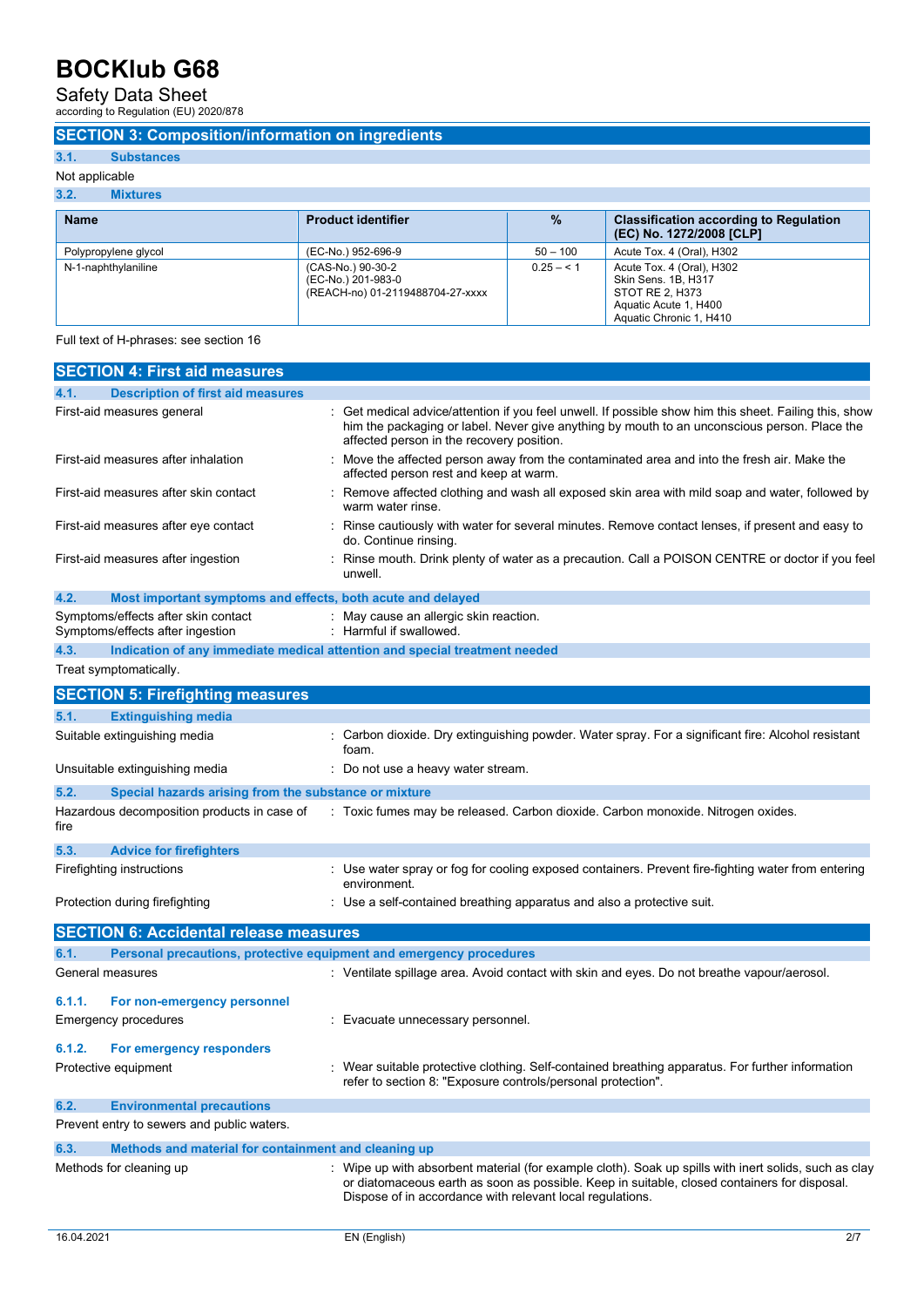### Safety Data Sheet according to Regulation (EU) 2020/878

| 6.4.<br><b>Reference to other sections</b>                           |                                                                                                                                                                                                                                                                                                           |
|----------------------------------------------------------------------|-----------------------------------------------------------------------------------------------------------------------------------------------------------------------------------------------------------------------------------------------------------------------------------------------------------|
|                                                                      | See section 8. Exposure controls and personal protection. Concerning disposal elimination after cleaning, see section 13.                                                                                                                                                                                 |
| <b>SECTION 7: Handling and storage</b>                               |                                                                                                                                                                                                                                                                                                           |
| <b>Precautions for safe handling</b><br>7.1.                         |                                                                                                                                                                                                                                                                                                           |
| Precautions for safe handling                                        | : Ensure good ventilation of the work station. Do not breathe vapour/aerosol. Avoid contact with<br>skin and eyes. Wear personal protective equipment.                                                                                                                                                    |
| Hygiene measures                                                     | : Handle in accordance with good industrial hygiene and safety procedures. When using do not<br>eat, drink or smoke. Wash hands and other exposed areas with mild soap and water before<br>eating, drinking or smoking and when leaving work. Take off contaminated clothing and wash it<br>before reuse. |
| 7.2.<br>Conditions for safe storage, including any incompatibilities |                                                                                                                                                                                                                                                                                                           |
| Storage conditions                                                   | : Store in original container. Store tightly closed in a dry and cool place. Protect from sunlight.<br>Protect from heat and direct sunlight.                                                                                                                                                             |
| Prohibitions on mixed storage                                        | : Keep away from food, drink and animal feedingstuffs.                                                                                                                                                                                                                                                    |
| 7.3.<br><b>Specific end use(s)</b>                                   |                                                                                                                                                                                                                                                                                                           |
| No information available.                                            |                                                                                                                                                                                                                                                                                                           |
| <b>SECTION 8: Exposure controls/personal protection</b>              |                                                                                                                                                                                                                                                                                                           |
| 8.1.<br><b>Control parameters</b>                                    |                                                                                                                                                                                                                                                                                                           |
| N-1-naphthylaniline (90-30-2)                                        |                                                                                                                                                                                                                                                                                                           |
| <b>DNEL/DMEL (Workers)</b>                                           |                                                                                                                                                                                                                                                                                                           |
| Acute - systemic effects, dermal                                     | 6.67 mg/kg bodyweight/day                                                                                                                                                                                                                                                                                 |
| Acute - systemic effects, inhalation                                 | 44 mg/m <sup>3</sup>                                                                                                                                                                                                                                                                                      |
| Long-term - systemic effects, dermal                                 | 0.02 mg/kg bodyweight/day                                                                                                                                                                                                                                                                                 |
| Long-term - systemic effects, inhalation                             | $0.08$ mg/m <sup>3</sup>                                                                                                                                                                                                                                                                                  |
| <b>DNEL/DMEL (General population)</b>                                |                                                                                                                                                                                                                                                                                                           |
| Acute - systemic effects, dermal                                     | 3.33 mg/kg bodyweight                                                                                                                                                                                                                                                                                     |
| Acute - systemic effects, inhalation                                 | 33 mg/ $m3$                                                                                                                                                                                                                                                                                               |
| Acute - systemic effects, oral                                       | 2 mg/kg bodyweight                                                                                                                                                                                                                                                                                        |
| Long-term - systemic effects, oral                                   | 0.008 mg/kg bodyweight/day                                                                                                                                                                                                                                                                                |
| Long-term - systemic effects, inhalation                             | $0.015$ mg/m <sup>3</sup>                                                                                                                                                                                                                                                                                 |
| Long-term - systemic effects, dermal                                 | 0.008 mg/kg bodyweight/day                                                                                                                                                                                                                                                                                |
| <b>PNEC (Water)</b>                                                  |                                                                                                                                                                                                                                                                                                           |
| PNEC aqua (freshwater)                                               | $0$ mg/                                                                                                                                                                                                                                                                                                   |
| PNEC aqua (marine water)                                             | $0$ mg/l                                                                                                                                                                                                                                                                                                  |
| PNEC aqua (intermittent, freshwater)                                 | 0.003 mg/l                                                                                                                                                                                                                                                                                                |
| <b>PNEC (Sediment)</b>                                               |                                                                                                                                                                                                                                                                                                           |
| PNEC sediment (freshwater)                                           | $0.034$ mg/kg dwt                                                                                                                                                                                                                                                                                         |
| PNEC sediment (marine water)                                         | 0.003 mg/kg dwt                                                                                                                                                                                                                                                                                           |
| <b>PNEC (Soil)</b>                                                   |                                                                                                                                                                                                                                                                                                           |
| PNEC soil                                                            | $0.007$ mg/kg dwt                                                                                                                                                                                                                                                                                         |
| <b>PNEC (Oral)</b>                                                   |                                                                                                                                                                                                                                                                                                           |
| PNEC oral (secondary poisoning)                                      | 7.173 mg/kg food                                                                                                                                                                                                                                                                                          |
| <b>PNEC (STP)</b>                                                    |                                                                                                                                                                                                                                                                                                           |
| PNEC sewage treatment plant                                          | 100 mg/l                                                                                                                                                                                                                                                                                                  |
| 8.2.<br><b>Exposure controls</b>                                     |                                                                                                                                                                                                                                                                                                           |
| Appropriate engineering controls                                     | : Provide local exhaust or general room ventilation to minimize vapour concentrations.                                                                                                                                                                                                                    |
| Hand protection                                                      | Wear suitable gloves (EN 374). Nitrile rubber, 0.35 mm. The exact break through time has to be<br>found out by the manufacturer of the protective gloves and has to be observed.                                                                                                                          |
| Eye protection                                                       | : Wear safety glasses (EN 166)                                                                                                                                                                                                                                                                            |
| Skin and body protection                                             | : Wear suitable protective clothing.                                                                                                                                                                                                                                                                      |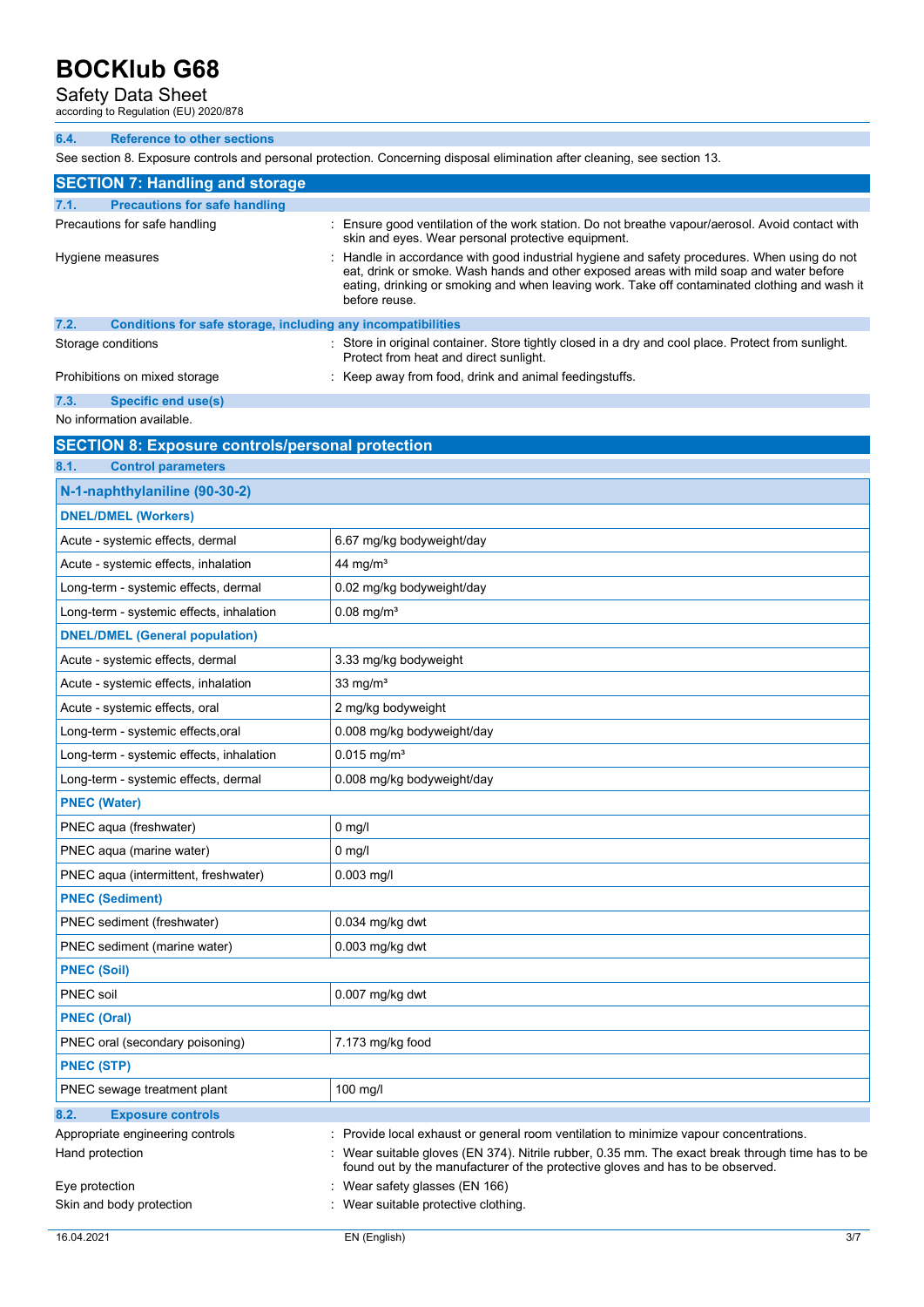### Safety Data Sheet according to Regulation (EU) 2020/878

| according to Regulation (EU) 2020/878                                             |                                                                                                                                                                                    |
|-----------------------------------------------------------------------------------|------------------------------------------------------------------------------------------------------------------------------------------------------------------------------------|
| Respiratory protection                                                            | No respiratory protection needed under normal use conditions. In case of insufficient ventilation,<br>wear suitable respiratory equipment. Breathing apparatus with filter type A. |
| Environmental exposure controls                                                   | : Avoid release to the environment.                                                                                                                                                |
| <b>SECTION 9: Physical and chemical properties</b>                                |                                                                                                                                                                                    |
| Information on basic physical and chemical properties<br>9.1.                     |                                                                                                                                                                                    |
| Physical state                                                                    | : Liquid                                                                                                                                                                           |
| Colour                                                                            | Colourless to yellow                                                                                                                                                               |
| Odour                                                                             | Mild                                                                                                                                                                               |
| Melting point/ Freezing point                                                     | No data available                                                                                                                                                                  |
| Boiling point or initial boiling point and boiling<br>range                       | No data available                                                                                                                                                                  |
| Flammability                                                                      | No data available                                                                                                                                                                  |
| Lower and upper explosion limit                                                   | No data available                                                                                                                                                                  |
| Flash point                                                                       | > 218.3 °C (Cleveland Open Cup)                                                                                                                                                    |
| Auto-ignition temperature                                                         | No data available                                                                                                                                                                  |
| Decomposition temperature                                                         | No data available                                                                                                                                                                  |
| рH                                                                                | No data available                                                                                                                                                                  |
| Kinematic viscosity                                                               | 61.5 mm <sup>2</sup> /s (40 °C)<br>10.8 mm <sup>2</sup> /s (100 °C)                                                                                                                |
| Solubility                                                                        | Water: practically insoluble                                                                                                                                                       |
| Partition coefficient n-octanol/water (log value)                                 | No data available                                                                                                                                                                  |
| Vapour pressure                                                                   | No data available                                                                                                                                                                  |
| Density and/or relative density                                                   | 0.984(20 °C)                                                                                                                                                                       |
| Relative vapour density<br>Particle characteristics                               | No data available<br>Not applicable                                                                                                                                                |
| <b>Other information</b><br>9.2.                                                  |                                                                                                                                                                                    |
| 9.2.1. Information with regard to physical hazard classes                         |                                                                                                                                                                                    |
| <b>Explosive properties</b>                                                       | No explosive properties                                                                                                                                                            |
| Oxidising properties                                                              | : No oxidising properties                                                                                                                                                          |
|                                                                                   |                                                                                                                                                                                    |
| 9.2.2. Other safety characteristics                                               |                                                                                                                                                                                    |
| <b>Bulk density</b>                                                               | : 8.205 lb/gal (25 °C)                                                                                                                                                             |
| <b>SECTION 10: Stability and reactivity</b>                                       |                                                                                                                                                                                    |
| 10.1.<br><b>Reactivity</b>                                                        |                                                                                                                                                                                    |
| No dangerous reactions known under normal conditions of use                       |                                                                                                                                                                                    |
| 10.2.<br><b>Chemical stability</b>                                                |                                                                                                                                                                                    |
| Stable under use and storage conditions as recommended in section 7.              |                                                                                                                                                                                    |
| 10.3.<br><b>Possibility of hazardous reactions</b>                                |                                                                                                                                                                                    |
| None under normal use.                                                            |                                                                                                                                                                                    |
| <b>Conditions to avoid</b><br>10.4.                                               |                                                                                                                                                                                    |
| Heat. Sources of ignition.                                                        |                                                                                                                                                                                    |
| 10.5.<br><b>Incompatible materials</b>                                            |                                                                                                                                                                                    |
| Strong oxidizing agents.                                                          |                                                                                                                                                                                    |
| 10.6.<br><b>Hazardous decomposition products</b>                                  |                                                                                                                                                                                    |
|                                                                                   | No hazardous decomposition products known. In case of fire: Nitrogen oxides. Carbon dioxide. Carbon monoxide.                                                                      |
| <b>SECTION 11: Toxicological information</b>                                      |                                                                                                                                                                                    |
| 11.1.<br>Information on hazard classes as defined in Regulation (EC) No 1272/2008 |                                                                                                                                                                                    |
| Acute toxicity                                                                    | : Harmful if swallowed.                                                                                                                                                            |
| N-1-naphthylaniline (90-30-2)                                                     |                                                                                                                                                                                    |
| LD50 oral rat                                                                     | 1625 mg/kg                                                                                                                                                                         |
| LD50 dermal rabbit                                                                | > 5000 mg/kg                                                                                                                                                                       |
| Skin corrosion/irritation                                                         | Not classified                                                                                                                                                                     |
|                                                                                   | Based on available data, the classification criteria are not met                                                                                                                   |

Serious eye damage/irritation **in the serious example of the Serious** : Not classified

Based on available data, the classification criteria are not met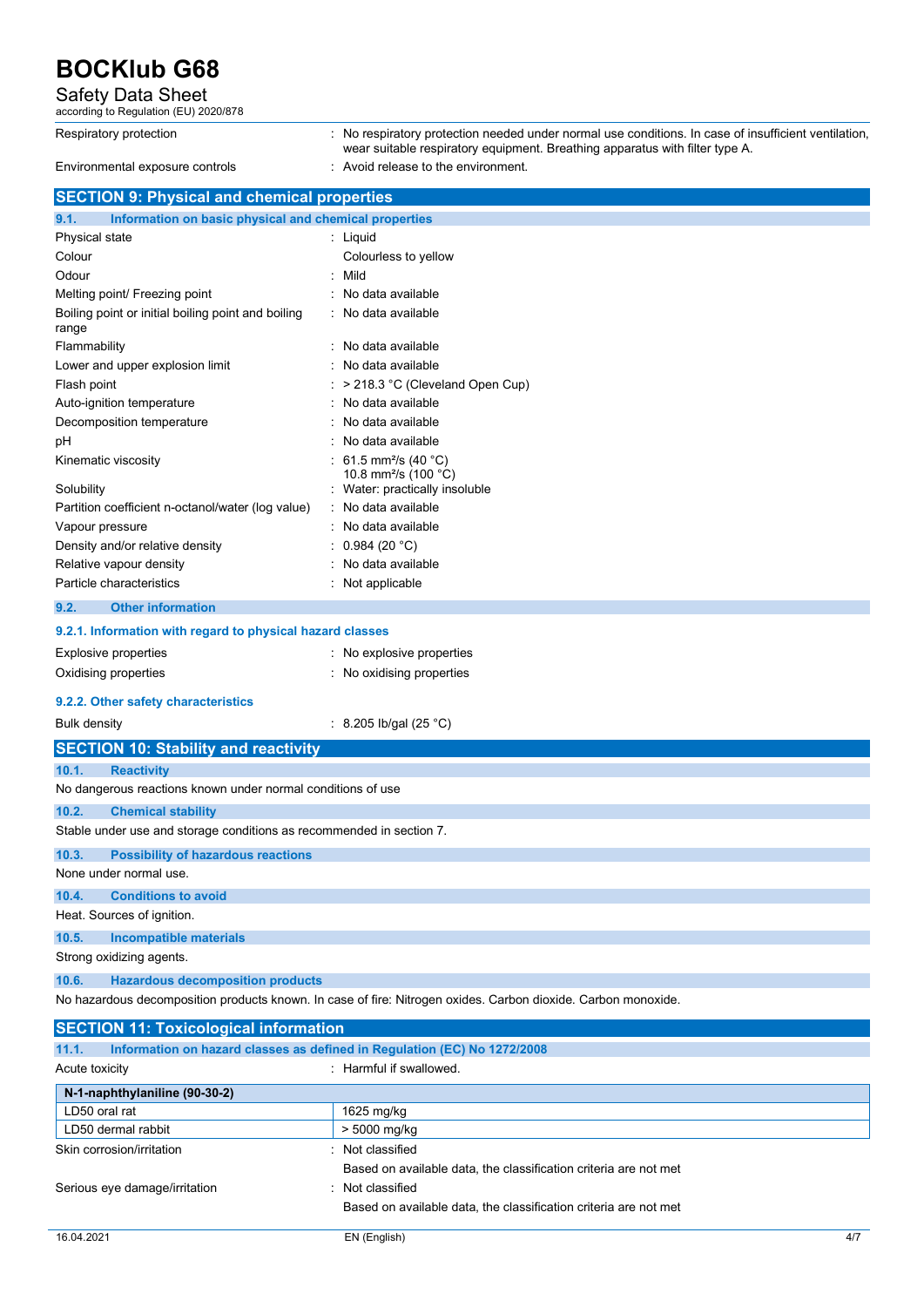### Safety Data Sheet according to Regulation (EU) 2020/878

| Respiratory or skin sensitisation                      | : Not classified                                                    |
|--------------------------------------------------------|---------------------------------------------------------------------|
|                                                        | Based on available data, the classification criteria are not met    |
| Germ cell mutagenicity                                 | : Not classified                                                    |
|                                                        | Based on available data, the classification criteria are not met    |
| Carcinogenicity                                        | : Not classified                                                    |
|                                                        | Based on available data, the classification criteria are not met    |
| Reproductive toxicity                                  | : Not classified                                                    |
|                                                        | Based on available data, the classification criteria are not met    |
| Specific target organ toxicity (single exposure)       | : Not classified                                                    |
|                                                        | Based on available data, the classification criteria are not met    |
| Specific target organ toxicity (repeated               | : Not classified                                                    |
| exposure)                                              | Based on available data, the classification criteria are not met    |
| Aspiration hazard                                      | : Not classified                                                    |
|                                                        | Based on available data, the classification criteria are not met    |
| 11.2. Information on other hazards                     |                                                                     |
| Potential adverse human health effects and<br>symptoms | : Based on available data, the classification criteria are not met. |

| <b>SECTION 12: Ecological information</b>          |                                                                                                                       |  |
|----------------------------------------------------|-----------------------------------------------------------------------------------------------------------------------|--|
| 12.1.<br><b>Toxicity</b>                           |                                                                                                                       |  |
| Acute aquatic toxicity                             | : Not classified                                                                                                      |  |
| Chronic aquatic toxicity                           | : Harmful to aquatic life with long lasting effects.                                                                  |  |
| N-1-naphthylaniline (90-30-2)                      |                                                                                                                       |  |
| LC50 fish                                          | 0.44 mg/l 96h, Oncorhynchus mykiss                                                                                    |  |
| EC50 crustacea                                     | 0.3 mg/l 48 h, Daphnia magna                                                                                          |  |
| EC50 algae                                         | 0.93 mg/l 96 h, Pseudokirchneriella subcapitata                                                                       |  |
| NOEC chronic crustacea                             | 0.032 mg/l 21 d, Daphnia magna                                                                                        |  |
| EC50 microorganism                                 | > 10000 mg/l 3 h, activated sludge                                                                                    |  |
| <b>Persistence and degradability</b><br>12.2.      |                                                                                                                       |  |
| N-1-naphthylaniline (90-30-2)                      |                                                                                                                       |  |
| Persistence and degradability                      | Not readily biodegradable.                                                                                            |  |
| Biodegradation                                     | 0 % 28 d, (OECD 301 C)                                                                                                |  |
| <b>Bioaccumulative potential</b><br>12.3.          |                                                                                                                       |  |
| N-1-naphthylaniline (90-30-2)                      |                                                                                                                       |  |
| Partition coefficient n-octanol/water (Log Pow)    | 4.28                                                                                                                  |  |
| 12.4.<br><b>Mobility in soil</b>                   |                                                                                                                       |  |
| No additional information available                |                                                                                                                       |  |
| <b>Results of PBT and vPvB assessment</b><br>12.5. |                                                                                                                       |  |
|                                                    | Not fulfilling Persistent, Bioaccumulative and Toxic (PBT), very Persistent and very Bioaccumulative (vPvB) criteria. |  |
| 12.6.<br><b>Endocrine disrupting properties</b>    |                                                                                                                       |  |
| No additional information available                |                                                                                                                       |  |
| 12.7.<br><b>Other adverse effects</b>              |                                                                                                                       |  |
| No additional information available                |                                                                                                                       |  |
| <b>SECTION 13: Disposal considerations</b>         |                                                                                                                       |  |
| 13.1.<br><b>Waste treatment methods</b>            |                                                                                                                       |  |
| Waste disposal recommendations                     | Dispose in a safe manner in accordance with local/national regulations.                                               |  |
| Waste treatment methods                            | Do not empty into drains; dispose of this material and its container in a safe way.                                   |  |
| Waste code number                                  | The valid EWC waste code numbers are source related. The manufacturer is therefore unable to                          |  |

|                                          | codes listed are intended as a recommendation for users. |
|------------------------------------------|----------------------------------------------------------|
| <b>SECTION 14: Transport information</b> |                                                          |
| In accordance with IATA / IMDG / ADR     |                                                          |
| 14.1.<br>UN number or ID number          |                                                          |
| UN-No. (ADR)                             | $\therefore$ Not applicable                              |
| UN-No. (IMDG)                            | $\therefore$ Not applicable                              |
| UN-No. (IATA)                            | $\therefore$ Not applicable                              |
|                                          |                                                          |

specify EWC waste codes for the articles or products used in the various sectors. The EWC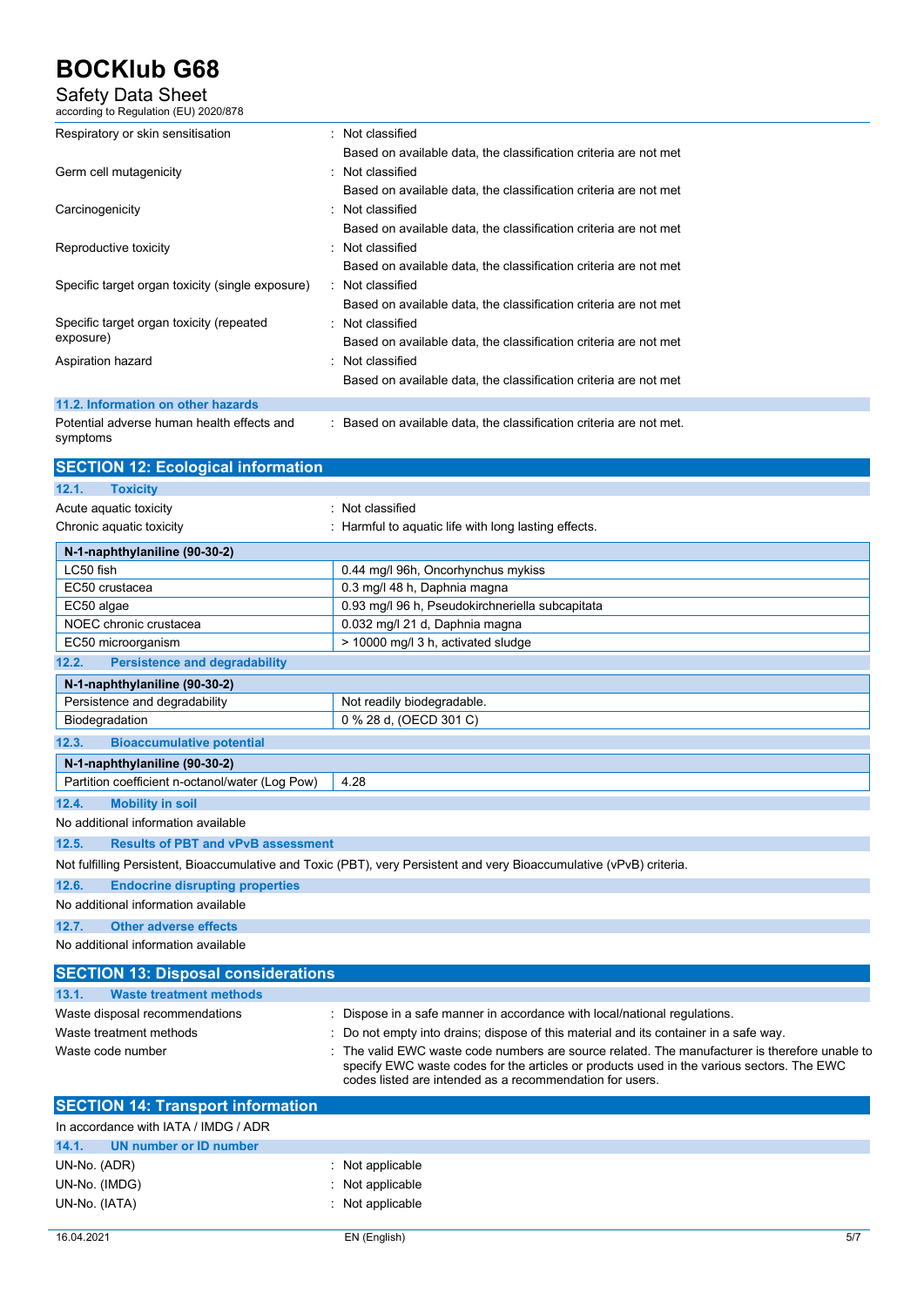#### Safety Data Sheet

according to Regulation (EU) 2020/878

| 14.2.<br><b>UN proper shipping name</b>                          |                                                                                                |
|------------------------------------------------------------------|------------------------------------------------------------------------------------------------|
| Proper Shipping Name (ADR)                                       | Not applicable<br>÷.                                                                           |
| Proper Shipping Name (IMDG)                                      | Not applicable                                                                                 |
| Proper Shipping Name (IATA)                                      | Not applicable                                                                                 |
| 14.3.<br><b>Transport hazard class(es)</b>                       |                                                                                                |
| <b>ADR</b>                                                       |                                                                                                |
| Transport hazard class(es) (ADR)                                 | : Not applicable                                                                               |
| <b>IMDG</b>                                                      |                                                                                                |
| Transport hazard class(es) (IMDG)                                | : Not applicable                                                                               |
|                                                                  |                                                                                                |
| <b>IATA</b>                                                      |                                                                                                |
| Transport hazard class(es) (IATA)                                | : Not applicable                                                                               |
|                                                                  |                                                                                                |
| 14.4.<br><b>Packing group</b><br>Packing group (ADR)             | Not applicable                                                                                 |
| Packing group (IMDG)                                             | Not applicable                                                                                 |
| Packing group (IATA)                                             | Not applicable                                                                                 |
| 14.5.<br><b>Environmental hazards</b>                            |                                                                                                |
| Dangerous for the environment                                    | No<br>÷.                                                                                       |
| Marine pollutant                                                 | No<br>t                                                                                        |
| Other information                                                | No supplementary information available                                                         |
| 14.6.<br><b>Special precautions for user</b>                     |                                                                                                |
| - Overland transport                                             |                                                                                                |
| Not applicable                                                   |                                                                                                |
|                                                                  |                                                                                                |
| - Transport by sea                                               |                                                                                                |
| Not applicable                                                   |                                                                                                |
| - Air transport                                                  |                                                                                                |
| Not applicable                                                   |                                                                                                |
| 14.7.<br>Maritime transport in bulk according to IMO instruments |                                                                                                |
| Not applicable                                                   |                                                                                                |
| <b>SECTION 15: Regulatory information</b>                        |                                                                                                |
| 15.1.                                                            | Safety, health and environmental regulations/legislation specific for the substance or mixture |
| <b>EU-Regulations</b><br>15.1.1.                                 |                                                                                                |
| Contains no substance on the REACH candidate list                |                                                                                                |
| Contains no REACH Annex XIV substances                           |                                                                                                |

Contains no substance subject to Regulation (EU) No 649/2012 of the European Parliament and of the Council of 4 July 2012 concerning the export and import of hazardous chemicals.

Contains no substance subject to Regulation (EU) No 2019/1021 of the European Parliament and of the Council of 20 June 2019 on persistent organic pollutants

#### **15.1.2. National regulations**

No additional information available

**15.2. Chemical safety assessment** 

Chemical safety assessment was not carried out

#### **SECTION 16: Other information**

| Data sources                             | $\pm$ REGULATION (EC) No 1272/2008 OF THE EUROPEAN PARLIAMENT AND OF THE<br>COUNCIL of 16 December 2008 on classification, labelling and packaging of substances and<br>mixtures, amending and repealing Directives 67/548/EEC and 1999/45/EC, and amending<br>Regulation (EC) No 1907/2006. |
|------------------------------------------|----------------------------------------------------------------------------------------------------------------------------------------------------------------------------------------------------------------------------------------------------------------------------------------------|
| Changes compared to the previous version | $\mathbb{R}^n$                                                                                                                                                                                                                                                                               |
| Abbreviations and acronyms:              |                                                                                                                                                                                                                                                                                              |
| ADR                                      | European Agreement concerning the International Carriage of Dangerous Goods by Road                                                                                                                                                                                                          |

| <b>ADIN</b> | Larepour Agreement concerning the international Damage or Dangerous Occus by Road                       |
|-------------|---------------------------------------------------------------------------------------------------------|
| <b>CLP</b>  | $_1$ Regulation (EC) No 1272/2008 on classification, labelling and packaging of substances and mixtures |
|             |                                                                                                         |